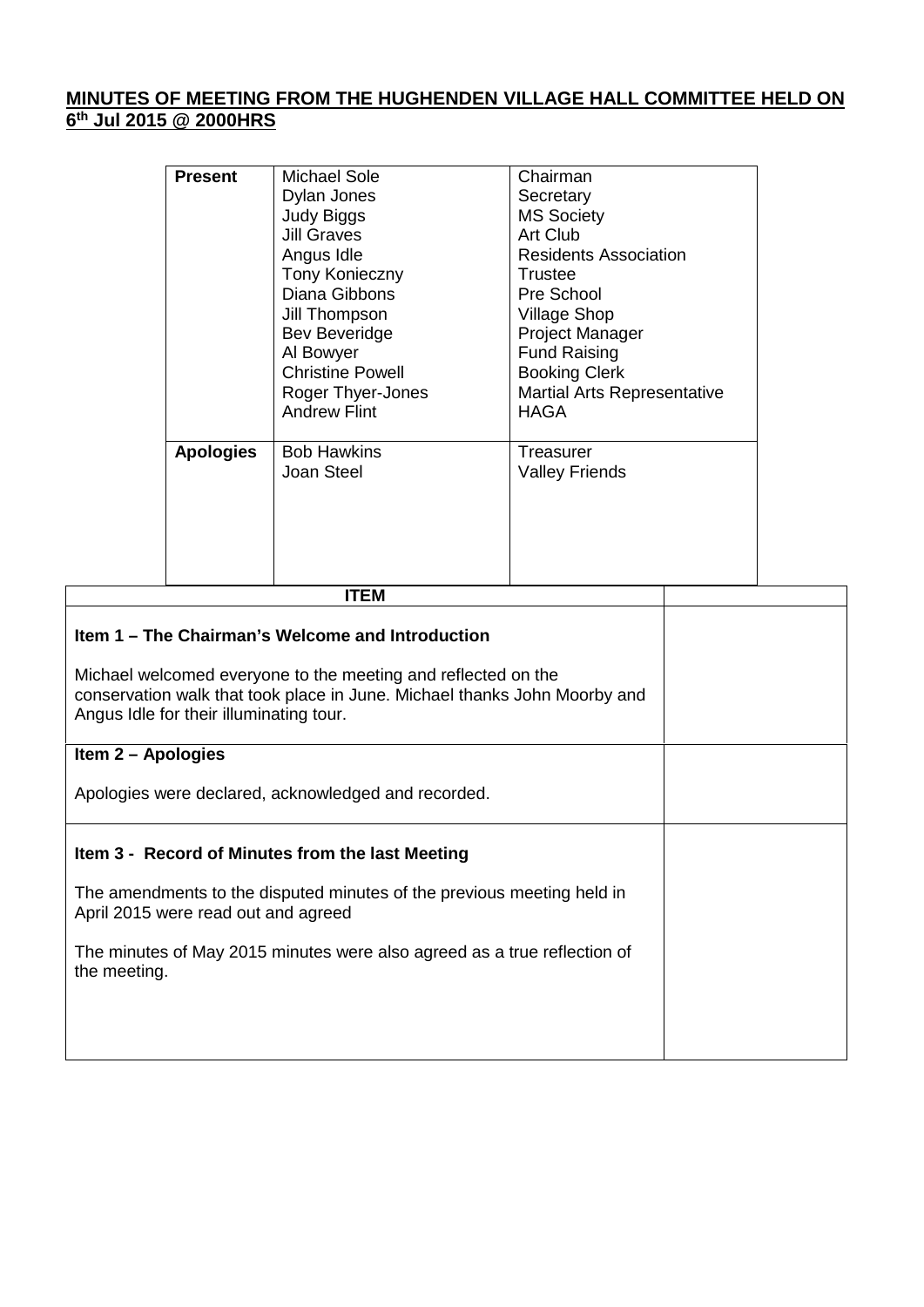| Item 4 – Matters Arising from the last Meeting                                                                                                                                                                                                                                                                                                                                                                                                                                                                                                                                                         |               |
|--------------------------------------------------------------------------------------------------------------------------------------------------------------------------------------------------------------------------------------------------------------------------------------------------------------------------------------------------------------------------------------------------------------------------------------------------------------------------------------------------------------------------------------------------------------------------------------------------------|---------------|
| New fobs have been received but not issued to Christine yet they are in<br>Bevs car and they will be given to Christine at the end of the meeting                                                                                                                                                                                                                                                                                                                                                                                                                                                      | Bev           |
| Dylan has spoken to the Parish Council about the requirement to inspect the<br>playground equipment. They were attempting to alert the VH committee that<br>their insurance company is insisting that weekly inspections are carried out<br>of the play equipment. They were keen that we checked with our own<br>insurance company.                                                                                                                                                                                                                                                                   |               |
| Having checked, Dylan confirmed to the committee that the hall insurance<br>still only required an annual inspection by an independent specialist.<br>However, Dylan was not aware of an inspection certificate. Bev advised that<br>the Parish Council arranges for the inspection to take place and they may<br>have copies of the certificate. Dylan to follow this up.                                                                                                                                                                                                                             | Dylan         |
| The Dog Poo Initiative has not been progressed as Dylan and Michael had<br>not responded to Bev's email detailing the poster. Dylan and Michael to<br>follow up on this and initiative will start asap.                                                                                                                                                                                                                                                                                                                                                                                                | Michael/Dylan |
| The thermostat for the Cabin was still to be purchased.                                                                                                                                                                                                                                                                                                                                                                                                                                                                                                                                                | Bev           |
| Item 5 - Chairman's Report                                                                                                                                                                                                                                                                                                                                                                                                                                                                                                                                                                             |               |
| Michael opened his report by again stating his belief that the committee<br>invest in a facelift and modernisation of the Village Hall equipment. He is<br>keen to move forward on the replacement of the facia and downpipes (£12-<br>14k) and to invest in the AV system (£20K). Michael gave examples of other<br>halls where this type of work had been undertaken and our hall needed to<br>compete by offering updated facilities. Two future film nights have been<br>booked in the hall and a recent stage production both required more modern<br>lighting and AV which we could not provide. |               |
| Michael also highlighted that several processes/legislation such as Health<br>and Safety needed to be addressed and that Dylan would go into more detail<br>during the Chairman's update. At a recent senior citizens night a helper had<br>fallen in the kitchen due to a wet floor from a leaking dishwasher. When the<br>first aid kit was used it was found to be inadequately stocked.                                                                                                                                                                                                            |               |
| Al presented Dylan with the accident report.                                                                                                                                                                                                                                                                                                                                                                                                                                                                                                                                                           |               |
| Michael emphasised that the committee needs to allocate annual budgets for<br>the upkeep of the hall so that a roadmap of changes and updates can be<br>agreed and delivered. Without this forward thinking approach we are likely to<br>lose the financial support of fundraisers and donations from the community<br>whilst we hold large amounts of reserve.                                                                                                                                                                                                                                        |               |
| Roger asked for clarification on the amount we agreed we would keep as a<br>contingency fund. Dylan advised it was agreed at £25,000                                                                                                                                                                                                                                                                                                                                                                                                                                                                   |               |
| Michael agreed to circulate the quotes currently received for the facia<br>replacement.                                                                                                                                                                                                                                                                                                                                                                                                                                                                                                                | Michael       |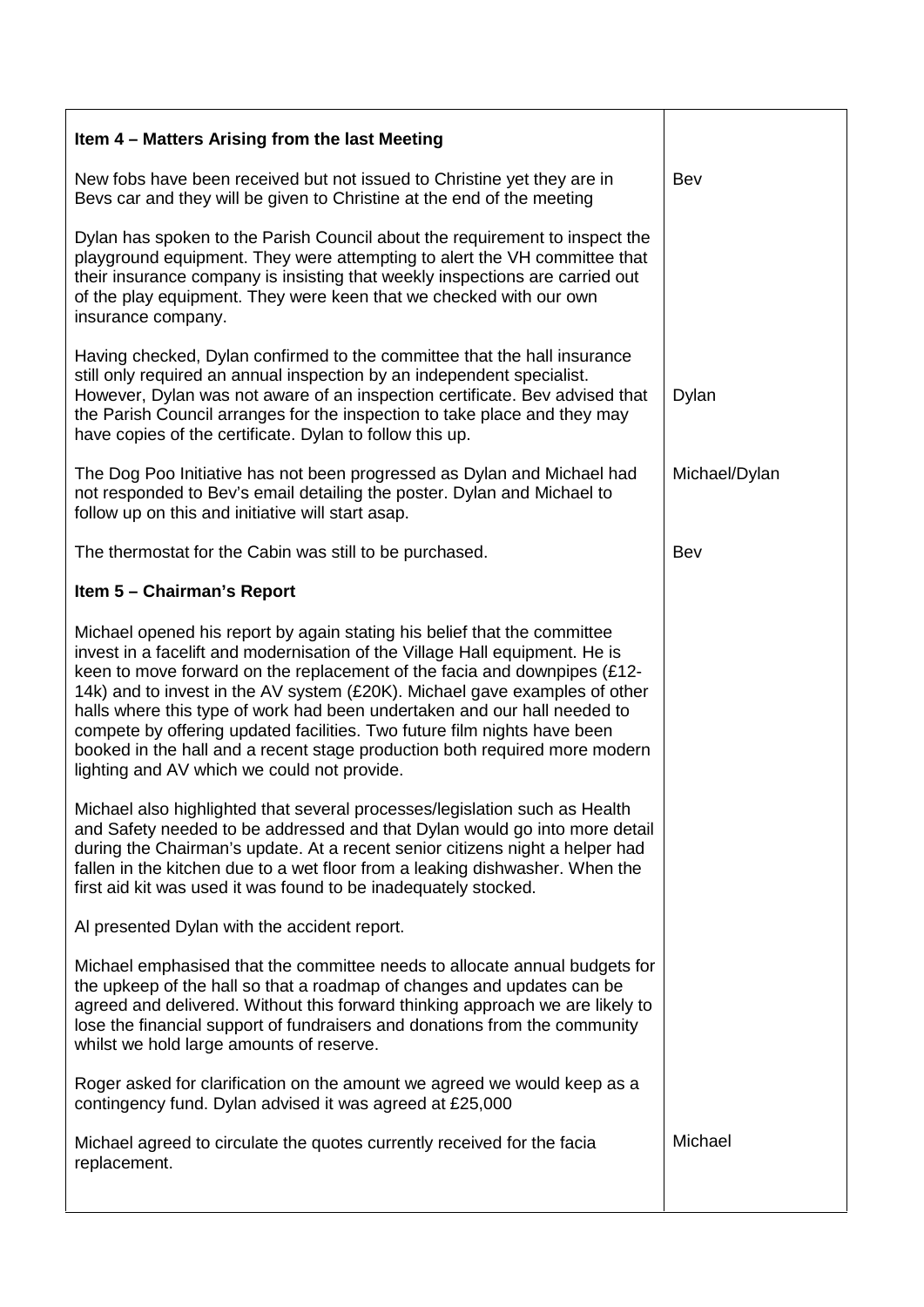| Item 6 - Treasurers Report                                                                                                                                                                                                                                                                                                                                                                                                                                                                            |                                      |            |
|-------------------------------------------------------------------------------------------------------------------------------------------------------------------------------------------------------------------------------------------------------------------------------------------------------------------------------------------------------------------------------------------------------------------------------------------------------------------------------------------------------|--------------------------------------|------------|
| In Bob's absence, Dylan circulated the accounts for the previous month. Bob<br>had highlighted that the following be reported:                                                                                                                                                                                                                                                                                                                                                                        |                                      |            |
| We had received a further reduction on our rates but we are unsure why.<br>Bob will investigate.                                                                                                                                                                                                                                                                                                                                                                                                      |                                      | <b>Bob</b> |
| Insurance premium paid. There was no raise in premiums as a result of the<br>accident last year.                                                                                                                                                                                                                                                                                                                                                                                                      |                                      |            |
| • Virgin Money<br>• CAF Bank<br>$\bullet$ Total                                                                                                                                                                                                                                                                                                                                                                                                                                                       | £67783.53<br>£12,516.15<br>£80299.68 |            |
| Item 7 - Secretary's Report                                                                                                                                                                                                                                                                                                                                                                                                                                                                           |                                      |            |
| <b>Health and Safety</b>                                                                                                                                                                                                                                                                                                                                                                                                                                                                              |                                      |            |
| Dylan advised the committee that since the last meeting in May he had<br>obtained a quote for an official health and safety assessment. This would<br>result in a health and safety policy to ensure the trustees met their obligation<br>under legislation set out by the Charity Commission to manage risks. As a<br>result of the email conversation regarding this quote, Dylan obtained another<br>quote from a local firm that was £50 more expensive. Dylan requested<br>authority to proceed. |                                      |            |
| There followed a debate about why the inspection was needed and the<br>personal liabilities of the trustees. Dylan highlighted that following the<br>accident in the car park last year and the resulting claim against the Hall's<br>insurance, it was noted by the underwriters that we had no health and safety<br>inspection records and did not carry our routine inspections that were<br>documented. Therefore we were advised to document our health and safety<br>inspection.                |                                      |            |
| Dylan pointed out that under the legislation put in place by the Charity<br>Commission the trustees were held personally responsible if they ignored or<br>did not carry out the guidance or laws under which the charity is governed<br>and regulated. Having been advised to do so by our insurance underwriters<br>and to ignore legislation, would demonstrate incompetence amongst the<br>trustees and they would be personally liable for any financial repercussions.                          |                                      |            |
| Dylan also highlighted that all trustees should be aware of the legal<br>obligations before volunteering to be a trustee and that all the information<br>required was on the Charity Commission's website. Dylan agreed to circulate<br>some documentation on trustee responsibilities and that he would write a<br>description of the trustee duties for the village hall. Dylan to proceed with the<br>inspection as quoted.                                                                        |                                      | Dylan      |
| AV<br>Dylan then demonstrated the proposed solution for the AV issue. Dylan<br>highlighted that the current system is an analogue system which is manually<br>configured for different equipment via an amp. However we lock the amp<br>away so that users cannot change the settings for their own requirements.<br>Hence resulting in frustration and claims the system is not working.                                                                                                             |                                      |            |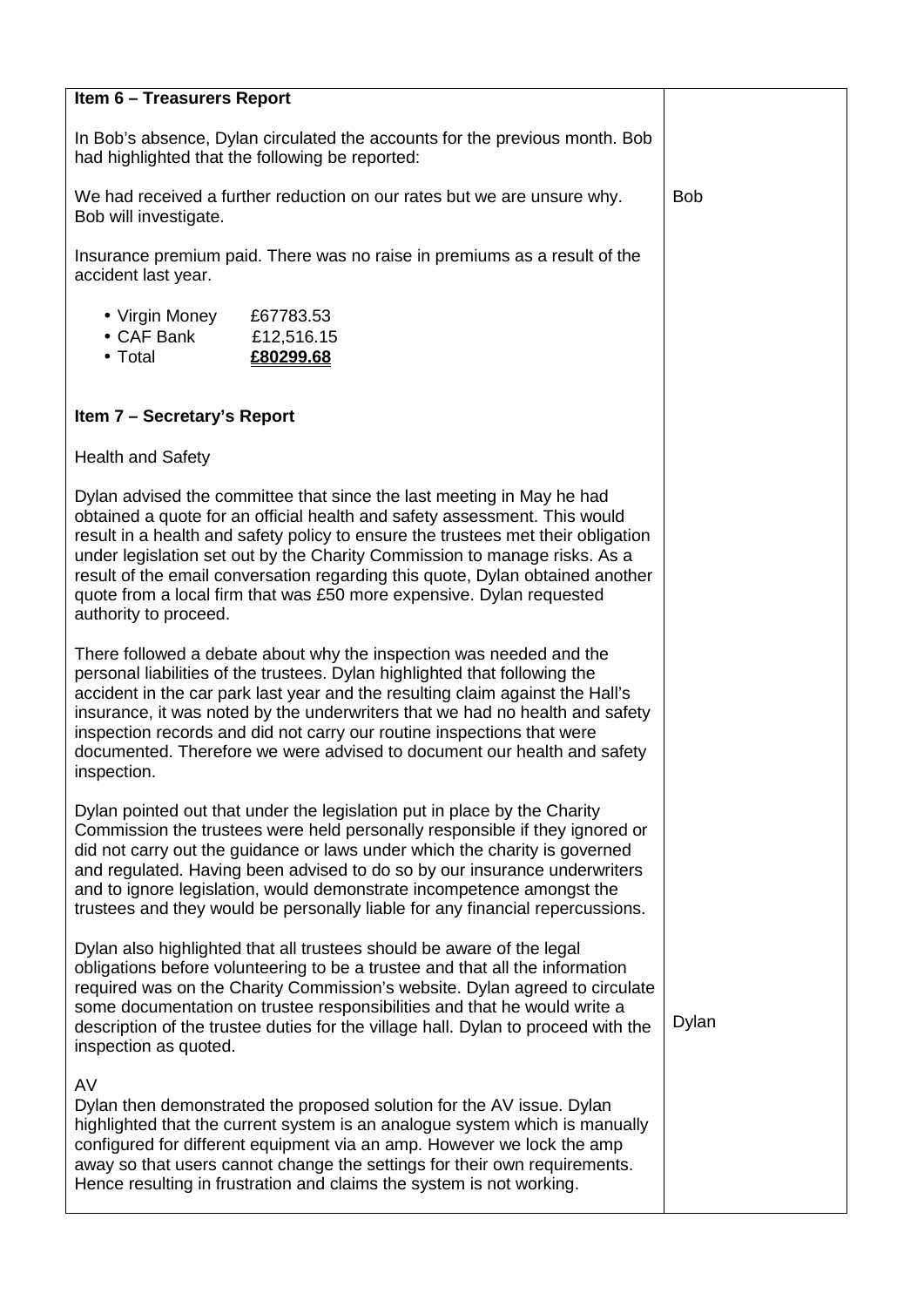| Therefore the bulk of the cost of the new system would be to remove all<br>hardware and run the system via a tablet screen which would be managed<br>by software, with pre-set configurations for different user requirements. The<br>system would then be programmed to reset itself for the next day. An easier<br>user interface would remove the requirement for training of users and give<br>confidence to all users that they are able to operate the AV systems.                                                 |       |
|--------------------------------------------------------------------------------------------------------------------------------------------------------------------------------------------------------------------------------------------------------------------------------------------------------------------------------------------------------------------------------------------------------------------------------------------------------------------------------------------------------------------------|-------|
| Dylan showed a brochure where the proposed interface was demonstrated<br>and where Dylan had used this technology before.                                                                                                                                                                                                                                                                                                                                                                                                |       |
| Several members of the committee requested a demonstration or<br>presentation by the proposed contractors, all agreed that we continue to<br>investigate the solution and open up a tender process. Al is to provide a<br>tender process for the committee to follow.                                                                                                                                                                                                                                                    | Al    |
| Constitution                                                                                                                                                                                                                                                                                                                                                                                                                                                                                                             |       |
| Dylan informed the committee that during the investigation and legal<br>proceedings to set up a charity for the MUGA and Shop/football club projects<br>it had come to light that the current village hall constitution was in breach of<br>the covenant.                                                                                                                                                                                                                                                                |       |
| Further discussion with the Hopkins Estate lawyers (kindly paid for by the Mr<br>Hopkins) resulted in a formal email informing the committee of its breach and<br>requesting the constitution be amended to reflect the legal covenant under<br>which the land was donated to the village.                                                                                                                                                                                                                               |       |
| Dylan discussed several points that needed to be addressed and agreed<br>with the committee that he would work on a new constitution with the<br>committee that was acceptable to us and the Hopkins Estate. The<br>constitution will need to be ready for the December AGM.                                                                                                                                                                                                                                             | Dylan |
| Item 8 - Maintenance Report                                                                                                                                                                                                                                                                                                                                                                                                                                                                                              |       |
| Bev updated the committee on the following items:                                                                                                                                                                                                                                                                                                                                                                                                                                                                        |       |
| The repair of the wall in front of the hall entrance was completed but was hit<br>again. This has now been repaired again.                                                                                                                                                                                                                                                                                                                                                                                               |       |
| No other issues to report                                                                                                                                                                                                                                                                                                                                                                                                                                                                                                |       |
| Item 9 - Booking Secretary's Report                                                                                                                                                                                                                                                                                                                                                                                                                                                                                      |       |
| Christine advised that we had a new booking for a Monday night. There was<br>no other update on bookings.                                                                                                                                                                                                                                                                                                                                                                                                                |       |
| Item 10 - Fund Raising                                                                                                                                                                                                                                                                                                                                                                                                                                                                                                   |       |
| Al advised the committee that as a result of the poor turnout at the bingo<br>night he had come to believe that there was a growing reluctance from<br>residents and other village organisations to support the village hall fund<br>raising. He highlighted that everyone was aware of the large reserves that<br>the village hall had and this was undermining the fund raising events. The<br>hall is not supposed to make a profit but to reinvest its surplus for the upkeep<br>of the hall for future generations. |       |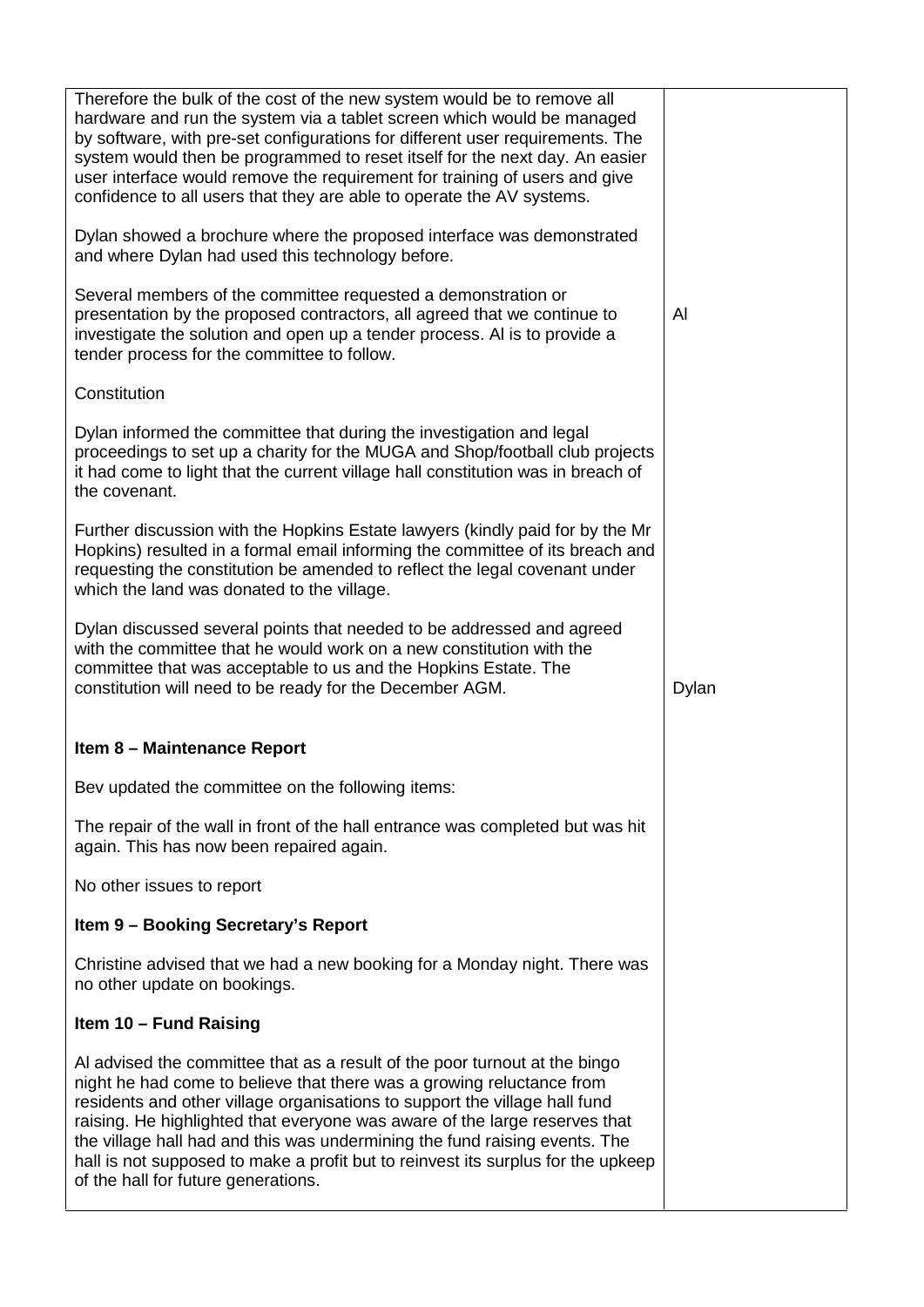| Our Hall's accounts demonstrate that the income from hiring's does not<br>cover the running costs of the hall and yet it is run as a surplus. This surplus<br>has been generated by fundraising for the upkeep of the hall and to date<br>very little of it has been spent.                                                                                                                                           |           |
|-----------------------------------------------------------------------------------------------------------------------------------------------------------------------------------------------------------------------------------------------------------------------------------------------------------------------------------------------------------------------------------------------------------------------|-----------|
| Therefore, AI did not hold the planned event in June and would only commit<br>to the Christmas Bazaar and Christmas Dance.                                                                                                                                                                                                                                                                                            |           |
| Dylan also highlighted that Michael had been required to respond to several<br>organisations within the village who believe that fundraising events in the hall<br>where their committee helps (e.g. Christmas Bazaar, Village Day), the<br>money raised should not go to the hall but to the committee that raised the<br>money. This too was evidence that fund raising for the hall was getting more<br>difficult. | Committee |
| There is also growing pressure from other village organisations for the Hall to<br>fund their projects with its surplus.                                                                                                                                                                                                                                                                                              |           |
| Al also reminded the committee that they needed to appoint someone to<br>arrange Village Day 2016 soon as he has already advised the committee<br>that he is not able to do it again.                                                                                                                                                                                                                                 |           |
| Item 11. Football Club                                                                                                                                                                                                                                                                                                                                                                                                |           |
| As Neil was not present, there was no update from the football club.                                                                                                                                                                                                                                                                                                                                                  |           |
| Item 12. Residents Association                                                                                                                                                                                                                                                                                                                                                                                        |           |
| Angus reminded the committee about the 'fun' cricket event on Sunday 19th<br>July 2015 that will take place on the football field.                                                                                                                                                                                                                                                                                    |           |
| Angus also reminded the committee that the monthly Residents Association<br>meeting was tomorrow $7th$ July in the small hall                                                                                                                                                                                                                                                                                         |           |
| Item 13. Village Shop                                                                                                                                                                                                                                                                                                                                                                                                 |           |
| Jill informed the committee that The Cabin remains very popular and is being<br>used daily by groups and individuals.                                                                                                                                                                                                                                                                                                 |           |
| The shop AGM was held in June and highlighted a small loss for 2014/15<br>however the last 4 months has seen the shop run with a surplus. This is<br>due to the popularity of the Cabin.                                                                                                                                                                                                                              |           |
| Volunteers are at an all-time low. Jill requested that all the committee<br>members attempt to recruit someone.                                                                                                                                                                                                                                                                                                       |           |
| Al added that he had recently joined the volunteers for the shop and is<br>thoroughly enjoying it. It's not as difficult as you might think.                                                                                                                                                                                                                                                                          |           |
| Bev highlighted that Jill often works very late at night, alone in the shop and<br>wondered what the village hall committee could do to increase security of<br>lone workers at night. Roger offered to provide a class for Jill (and a small<br>group) on how to stay safe.                                                                                                                                          |           |
| Item 14. Any Other Business (AOB)                                                                                                                                                                                                                                                                                                                                                                                     |           |
| The following items were discussed as AOB:                                                                                                                                                                                                                                                                                                                                                                            |           |